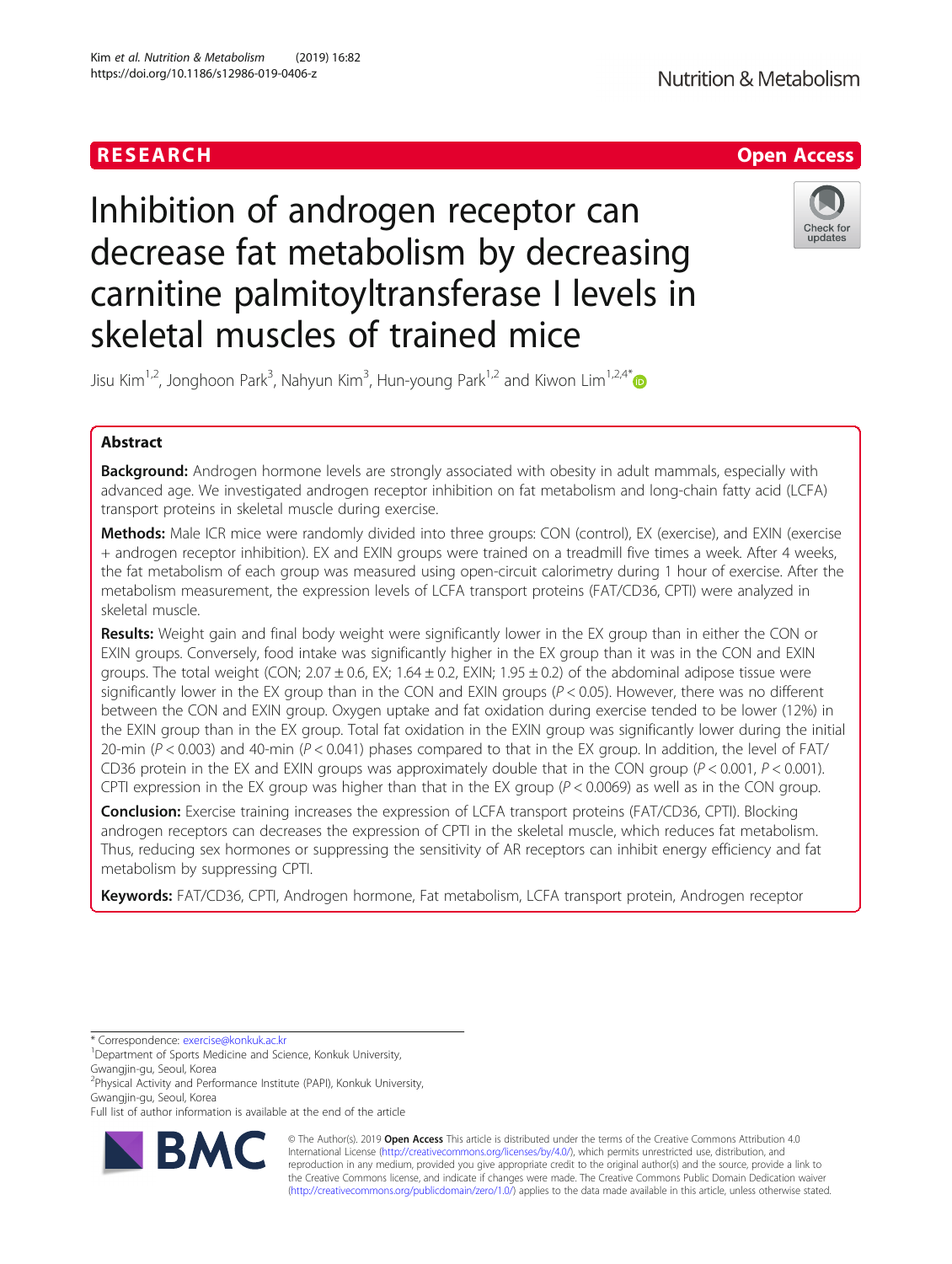# Background

Androgen hormones are negatively associated with the central obesity index in older adults [[1\]](#page-8-0).. Androgens are important factors that determine body composition in males [[2\]](#page-8-0). Steady increases in body fat mass accompany the age-dependent decrease in serum testosterone levels in men [\[3](#page-8-0)]. These morphological features are linked to metabolic dysfunction, and testosterone deficiency is associated with energy imbalance, impaired glucose control, reduced insulin sensitivity and dyslipidemia [\[4](#page-8-0)]. Therefore, maintaining higher levels of androgens is important to prevent obesity.

An androgen is any natural or synthetic steroid hormone in vertebrates that binds androgen receptors (AR) to regulate the development and maintenance of male characteristics [\[5](#page-8-0)]. ARs, members of the steroid hormone receptor family, play important roles in the physiology and pathology of many tissues [[6\]](#page-8-0). AR ligands, which include circulating testosterone and locally synthesized dihydrotestosterone, bind to and activate ARs to elicit their effects [[7](#page-8-0), [8](#page-8-0)]. The AR initiates a diverse range of biological actions that play roles in the development and maintenance of the reproductive, musculoskeletal, cardiovascular, immune, neural, and haemopoietic systems. Aberrant AR signaling may be involved in the development of tumors in the prostate, bladder, liver, kidney, and lung [\[7](#page-8-0), [9](#page-8-0)].

ARs are present in muscles and brown adipose tissues  $(BAT)$  that consume and expend energy  $[10]$ . ARs are also expressed in cultured brown adipocytes. We previously reported that blocking androgen hormone production decreases fat oxidation during acute exercise [\[11](#page-8-0)]. This study observed metabolism during acute exercise but did not examine the effect of AR inhibition on a long-term exercise training program that would more accurately reflect a general health regimen. We also focused on whole-body metabolism but did not investigate tissue-specific effects.

Guerrero J et al. subjected 9-week-old male CB17SCID mice to an AR inhibitor (enzalutamide; 1–50 mg/kg/day) and measured tumor volume and body weight at 2-to 3 day intervals for 4 weeks [\[12](#page-8-0)]. The AR inhibitor (10 and 50 mg/kg/day) treatment decreased tumor volume and increased body weight by 8.5 and 12.1% compared to baseline respectively, which indicated healthy mice. In contrast, 13-to-14 week-old C57BL/6 male mice that underwent chronic (21 days) androgen hormone treatment may have developed an improved metabolic profile by regulating lipolysis and various critical pathways. We therefore hypothesized that androgen hormone enhances fat oxidation and energy expenditure.

Endurance exercise increases capillary density, mitochondrial population, and the activity of the tricarboxylic acid cycle and other oxidative enzymes (hormonesensitive lipase, catecholamines, β-oxidation enzymes, etc.) [\[13\]](#page-8-0). In addition, exercise training demands a supply of energy in the form of long-chain fatty acids (LCFAs) that are provided by transport proteins. It was recently reported that fatty acid translocase/cluster of differentiation 36 (FAT/CD36) and carnitine palmitoyltransferase I (CPTІ) play key roles in muscle fuel selection, exercise performance, and the induced adaptation of fatty acid oxidation in skeletal muscles of humans and animals [\[14,](#page-8-0) [15\]](#page-8-0).

The direct effect of AR blockade is understood to be a decrease in resting metabolic rate and a concomitant increase in body weight [[12](#page-8-0)]. We previously found that AR blockade decreased whole body fat utilization during acute exercise. However, this scenario is atypical of clinical reality. A more relevant scenario would be the effect of a chronic AR blockade on energy substrate utilization, comparing a regular exercise regimen to sedentary behavior. We hypothesize that chronic AR blockade in male mice would inhibit the elevation of LCFA transport protein (FAT/CD36 and CPTІ) expression that is normally induced by running training. The physiological effect would be a reduction of whole-body fat oxidation. Accordingly, the purpose of this study was to ascertain the effects of chronic AR blockade on the expression of LCFA transport proteins in skeletal muscle, and on whole-body fat oxidation during exercise.

# Materials and methods Animals

Twenty-four male ICR mice were obtained from Orient Bio Inc. (Seongnam, Korea) and adapted to the laboratory housing conditions for 1 week. They were given free access to water and a non-purified commercial diet (5 L79, Orient Bio Inc.) containing crude protein (180 g/ kg); crude fat (52 g/kg); crude fiber (52 g/kg); minerals  $(57 \text{ g/kg})$ ; and carbohydrates  $(368 \text{ g/kg})$ . The protein, fat, and carbohydrate ratio (%) based on calories was 21:14: 65. The gross and metabolizable caloric contents of the diet were 4.04 and 3.21 kcal/g, respectively.

At the age of 7 weeks, the mice were randomly divided into three groups: CON (control,  $n = 8$ ), EX (exercise, n = 8), EXIN (exercise + androgen receptor inhibitor; 10 mg/kg,  $n = 8$ ). Body weight and food intake were measured daily for 4 weeks. EX and EXIN groups underwent training by running on a treadmill five times per week for 4 weeks. The AR inhibitor enzalutamide (Medivation, Inc. San Francisco, CA) was dissolved in mixed solution (2% dimethyl sulfoxide in distilled water). Based on previous studies, AR inhibitor was administered orally every day for 4 weeks [\[12](#page-8-0)]. The CON and EX groups received the vehicle (2% dimethyl sulfoxide with distilled water without AR inhibitor) only. Details of the experimental design are shown in Fig. [1.](#page-2-0)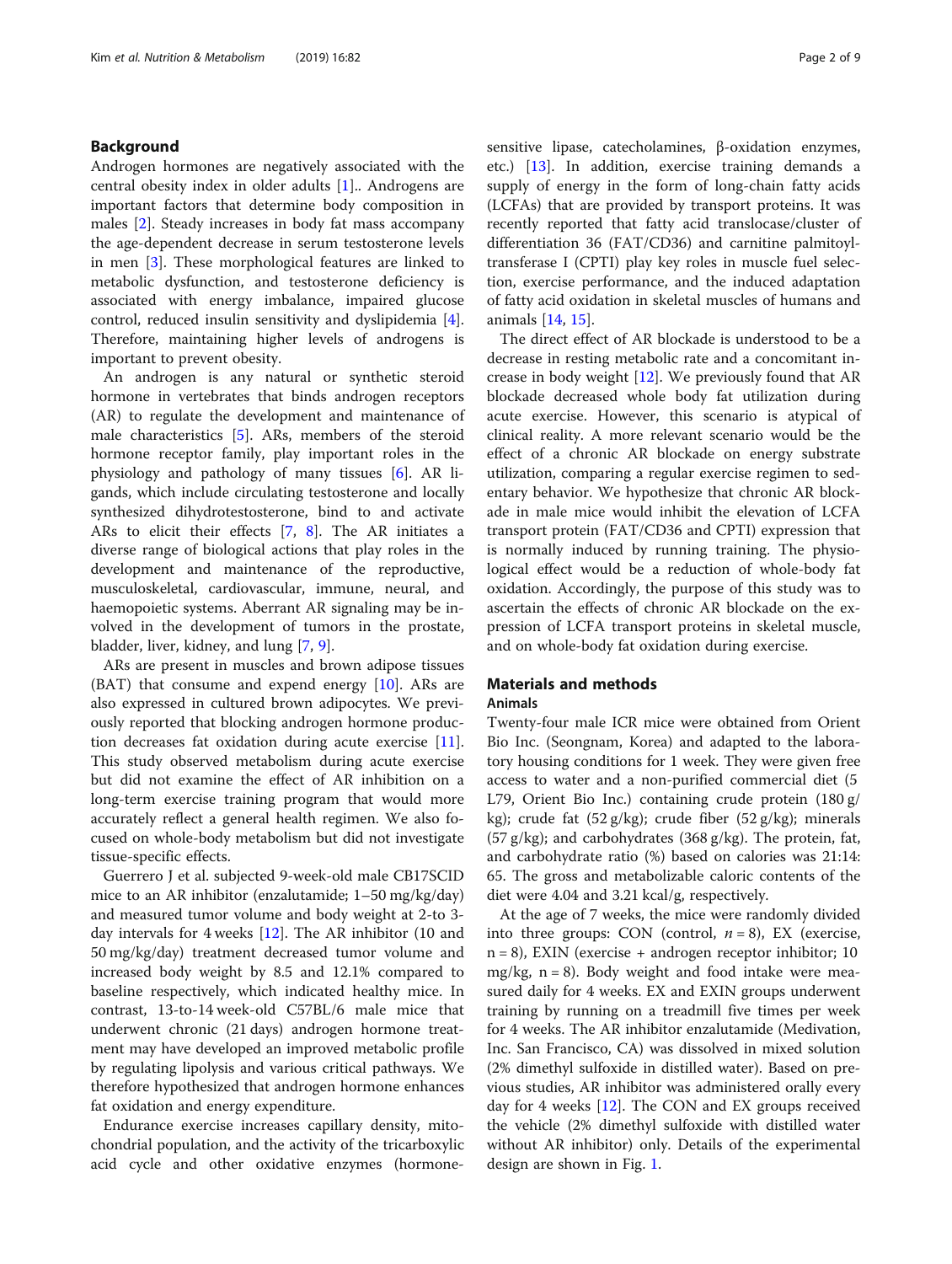<span id="page-2-0"></span>

# Training method

The EX and EXIN groups were adapted to treadmill training intensity of 12 m/min, 8° slope for 3 days. The mice were then trained 5 times per week for 4 weeks with the following conditions: 15 m/min, 8° slope, 50 min/day for 2 weeks; then 18 m/min, 8° slope, 50 min/ day (about 60% of maximum oxygen uptake) for 3–4 weeks [\[16,](#page-8-0) [17\]](#page-8-0).

# Energy metabolism alterations during exercise

After 4 weeks of training, energy metabolism was measured during 1 hour of exercise using the training conditions of the final week (18 m/min, 8° slope, 60% of maximum oxygen uptake). Two hours before the measurement, the mice were placed in exercise metabolic chambers with a volume of approximately 3 L to reduce stress. The flow rate was kept constant at 3 L/min and measured for 1 h. The energy metabolism during exercise was measured using an open-circuit device based on methods reported in previous studies [\[17](#page-8-0)].

# Surgical procedure

After metabolic measurement subjects were euthanized by sodium pentobarbital overdose. Skin was removed from the hind limbs and soleus muscle was extracted by established methods [[18](#page-8-0)].

#### Protein extraction and western blot analysis

The muscle (soleus) tissue samples (35 mg) were homogenized in 700 μL EzRIPA lysis buffer (ATTO Biotechnology, Sungnam, Korea) using a mortar and TissueRuptor (QIAGEN, Germany). The muscle lysates were mixed using a rotator for 2 h at  $4^{\circ}$ C and then centrifuged at 12,000 rpm at 4 °C for 15 min. The protein concentration of the supernatant was determined using a GenDEPOT protein assay plus reagent kit (Gen-Depot Laboratories, USA) using bovine serum albumin (BSA) as the standard.

Total protein (25 μg/lane) was separated using 12% sodium dodecyl sulfate (SDS)-polyacrylamide gel electrophoresis (PAGE) at 80–110 V for 150 min and then transferred to a polyvinylidene difluoride (PVDF) membrane (Millipore, Billerica, MA, USA) at 100 V for 2 h. The membrane was blocked for  $1 h$  at  $25 °C$  with phosphate-buffered saline (HyClone Laboratories, USA) containing 5% skim milk (Difco, USA) and then washed three times (5, 5, and 15 min) with PBS plus 0.1% Tween 20 (PBS-T) buffer. After an overnight incubation at 4 °C with primary antibodies against FAT/CD36 and CPTІ (Santa Cruz Biotechnology, USA), the membranes were washed with PBS-T and incubated with an HRPconjugated secondary antibody for 1 h at 25 °C .

Immunodetection was carried out using an enhanced chemiluminescence (ECL) detection reagent (Amersham Biosciences, Uppsala, Sweden). Quantitative analysis was carried out using the Image J program (National Institutes of Health, NIH, Bethesda, MD, USA) including data from at least three independent experiments.

# Blood analysis

Blood samples were collected after for 4 weeks. Plasma glucose was measured using commercial kits (Asan Pharmaceutical Co.,Hwaseong-si Gyeonggi-do, Korea), the plasma FFA level using a non-esterified fatty acid kit (Wako Pure Chemical Industries), the plasma insulin level was determined with an enzyme-linked immunosorbent assay kit (Morinaga Bioscience Laboratory, Yokohama, Japan), and the plasma glycerol level was determined using the colorimetric assay kit (Cayman CO., Ellsworth RD, USA) according to the instruction of the manufacturer.

# Statistical analysis

Data are given as means  $\pm$  standard deviation (SD). All statistical analyses were performed with SPSS version 19.0 software (SPSS, Inc., Chicago, IL, USA). Oxygen uptake, RER (respiratory exchange ratio), carbohydrate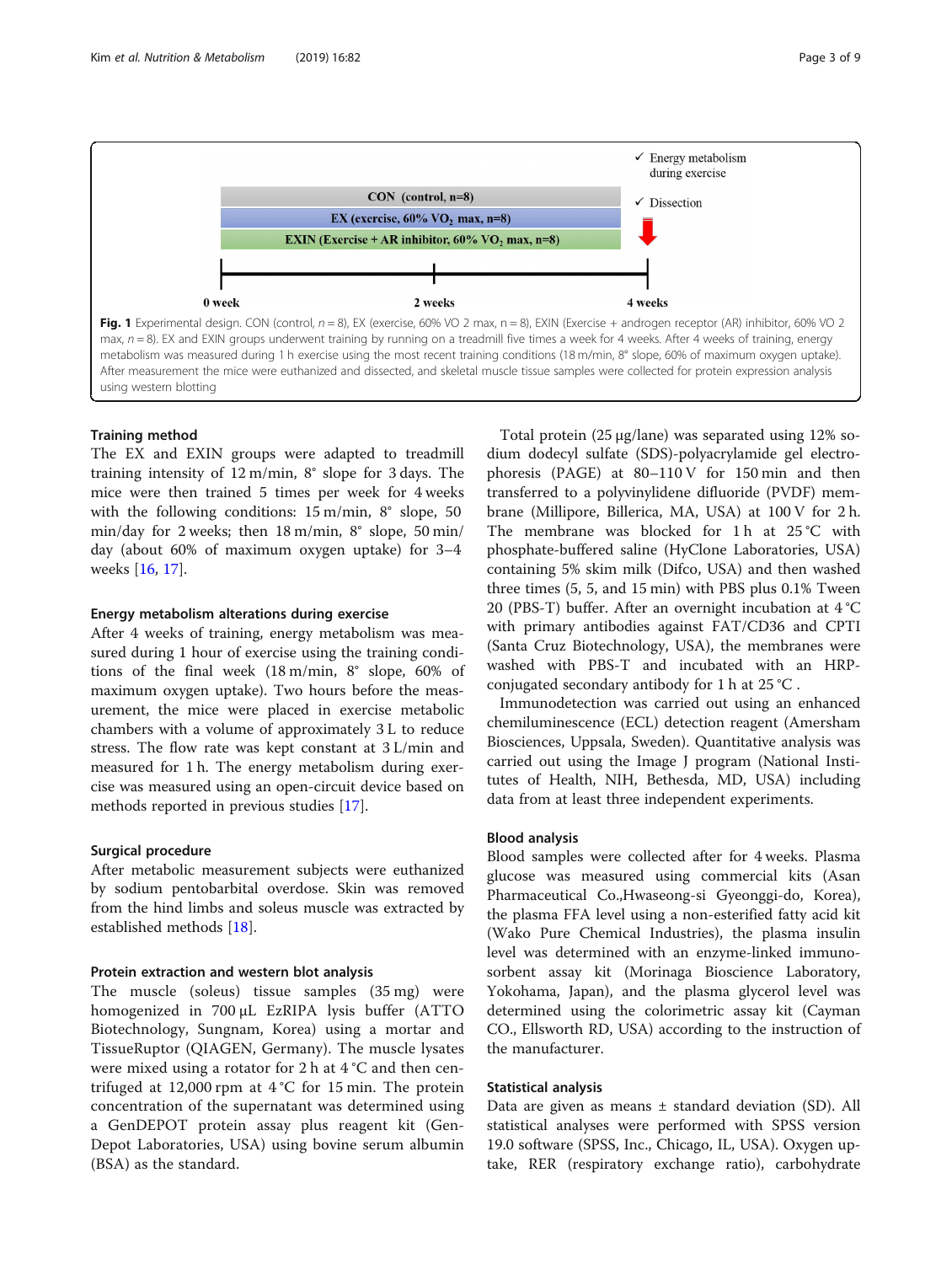oxidation, fat oxidation, food intake, and body weight were analyzed by two-way repeated measures analysis of variance (ANOVA). One-way ANOVA was used to determine the changes in the sums of the energy metabolism during exercise, body weight, and food intake. Least squares difference (LSD) post-hoc analysis was conducted if significance was obtained. Differences were considered significant at  $P < 0.05$ .

# Results

# Changes in body weight, food intake and abdominal fat

Table 1 shows the changes in body weight, food intake and abdominal fat in CON, EX and EXIN groups after 4 weeks of treatment and endurance training. There were significant differences between the groups in final body weight (CON; 40.51 ± 1.8, EX; 36.14 ± 1.1, EXIN; 40.01 ± 1.3) and weight gain  $(6.97 \pm 2.0, 3.30 \pm 1.50, 6.98 \pm 2.0)$ . The EX group values were significantly lower than the CON and EXIN groups  $(P < 0.001, P < 0.001)$ . However, the EXIN group underwent the same exercise intensity as the EX group but did not lose weight, gaining a similar amount as the CON group ( $P = 0.619$ ). Nevertheless, food intake (in g/4 weeks and g/day) was significantly higher in the EX group than in the CON and EXIN groups  $(P < 0.001, P < 0.002)$ . The total weight (CON;  $2.07 \pm 0.6$ , EX;  $1.64 \pm 0.2$ , EXIN;  $1.95 \pm 0.2$ ) of the abdominal adipose tissue were significantly lower in the EX group than in the CON and EXIN groups  $(P < 0.05)$ . However, there was no different between the CON and EXIN groups. In additional, the mesentery fat was significantly higher in the EXIN group than in EX group  $(P < 0.05)$ . However, there was no significant different between the EXIN and CON groups. Furthermore, The EX group tended to have less abdominal fat than other groups. On the other hand, the EXIN group showed similar fat weight as the CON group without exercise.

**Table 1** Change of body weight, food intake and abdominal fat for 4 weeks of experiment

|                   |                             | <b>CON</b>                   | <b>FX</b>              | <b>EXIN</b>                  |
|-------------------|-----------------------------|------------------------------|------------------------|------------------------------|
| BW(q)             | Initial                     | $33.53 + 1.8$                | $32.81 + 1.4$          | $32.96 + 0.9$                |
|                   | Final                       | $40.51 + 2.0a$               | $36.14 \pm 1.1^b$      | 40.01 $\pm$ 1.3 <sup>a</sup> |
|                   | Gain                        | $6.97 + 2.0^{\circ}$         | $3.30 \pm 1.5^{b}$     | $6.98 + 2.0^{\circ}$         |
| Food intake (q)   | Day                         | $5.15 \pm 0.1$               | $5.87 \pm 0.1$         | $5.60 + 0.2$                 |
|                   | Total                       | $144.20 + 2.9$               | $164.40 + 1.5$         | $156.83 + 4.1$               |
| Abdominal fat (q) | Epididymal $0.93 \pm 0.3^a$ |                              | $0.69 \pm 0.1^{\rm b}$ | $0.81 \pm 0.2^{ab}$          |
|                   | Perirenal                   | $0.36 + 0.1$                 | $0.25 + 0.0$           | $0.33 \pm 0.1$               |
|                   | Mesentery                   | $0.78 \pm 0.1$ <sup>ab</sup> | $0.69 + 0.0^{b}$       | $0.81 + 0.1a$                |
|                   | Total                       | $2.07 + 0.6^{\circ}$         | $1.64 + 0.2^{b}$       | $1.95 \pm 0.4$ <sup>ab</sup> |

Note. Change of body weight (g), food intake (g/day, g/4 weeks) and abdominal fat for 4 weeks. CON (control,  $n = 8$ ), EX (exercise, 60% VO<sub>2</sub> max,  $n = 8$ ), EXIN (Exercise + AR inhibitor, 60% VO<sub>2</sub> max,  $n = 8$ ). Values are presented as means  $\pm$  standard deviations ( $n = 8$ ). Different superscripts mean significant differences among the groups

# Changes in plasma glucose, FFA, insulin and glycerol level

Table 2 shows the changes in plasma glucose, FFA, insulin and glycerol levels. Plasma glucose levels did not change among the groups. However, plasma FFA levels were 25% ( $P < 0.001$ ) and 7% ( $P < 0.05$ ) lower in EX and EXIN groups than in CON groups. In additional, plasma glycerol levels were 2.17-fold  $(P < 0.001)$  and 1.7-fold  $(P < 0.001)$  higher in EX group, respectively compared to respective CON and EXIN groups. However, no significant different between the CON and EXIN groups. Insulin levels were lower by 46 and 30% in EX and EXIN groups compared to CON group  $(P < 0.001, P < 0.01)$ .

# Energy metabolism during exercise

Repeated measures of oxygen uptake showed that time had a significant effect ( $P < 0.001$ ), while interaction ( $P =$ 0.298) and group  $(P = 0.351)$  did not (Fig. [2a](#page-4-0)). Oxygen uptake during the initial 20 min period was elevated in the EX group compared to the CON and EXIN groups, which were nearly identical. (Fig. [2](#page-4-0)b).

Repeated measures of RER showed that time had a significant effect ( $P < 0.001$ ). Group-by-time interaction was also significant ( $P < 0.001$ ) but group was not ( $P = 0.386$ ) (Fig. [3a](#page-4-0)). The RER was significantly lower in the EX group than in the CON and EXIN groups during the initial 20-min phase (Fig. [3b](#page-4-0)), while there was no difference between the CON and EXIN groups.

Carbohydrate oxidation was significantly affected by time (P < 0.001), interaction (P < 0.001), and group (P = 0.060) (Fig. [4a](#page-5-0)). It was significantly lower in the EX group than in the CON and EXIN groups during initial 20 min phase (Fig. [4b](#page-5-0)), while there was no difference between the CON and EXIN groups.

Fat oxidation was affected by time  $(P < 0.001)$ , interaction ( $P < 0.001$ ), and group ( $P < 0.016$ ) during the 1 h exercise (Fig. [5](#page-6-0)a). The sum of fat oxidation during the 1 h period averaged 13% higher in the EX group than in the CON and EXIN groups (data not shown). Fat oxidation increased significantly during the initial 20 min phase in the EX groups compared to that in the CON

Table 2 Change in the plasma glucose, FFA, insulin and glycerol levels

|                 | CON                  | FX.                     | <b>FXIN</b>             |
|-----------------|----------------------|-------------------------|-------------------------|
| Glucose (mg/dl) | $129.3 + 23.4$       | $123.7 + 24.3$          | $129.11 \pm 20.0$       |
| FFA (mEg/L)     | $0.15 + 0.2^{\circ}$ | $0.12 + 0.1^b$          | $0.14 + 0.1^b$          |
| Insulin (ng/ml) | $1.80 + 0.5^{\circ}$ | $1.23 + 0.2^b$          | $1.38 + 0.1^b$          |
| Glycerol (mg/L) | $8.21 + 2.6^a$       | $17.82 \pm 5.5^{\rm b}$ | $10.44 \pm 3.9^{\circ}$ |

Note. Change in the plasma glucose, FFA, insulin and glycerol levels after 4 weeks of exercise. CON (control,  $n = 8$ ), EX (exercise, 60% VO<sub>2</sub> max,  $n = 8$ ), EXIN (Exercise + AR inhibitor, 60% VO<sub>2</sub> max,  $n = 8$ ). Values are presented as means  $\pm$ standard deviations ( $n = 8$ ). Different superscripts mean significant differences among the groups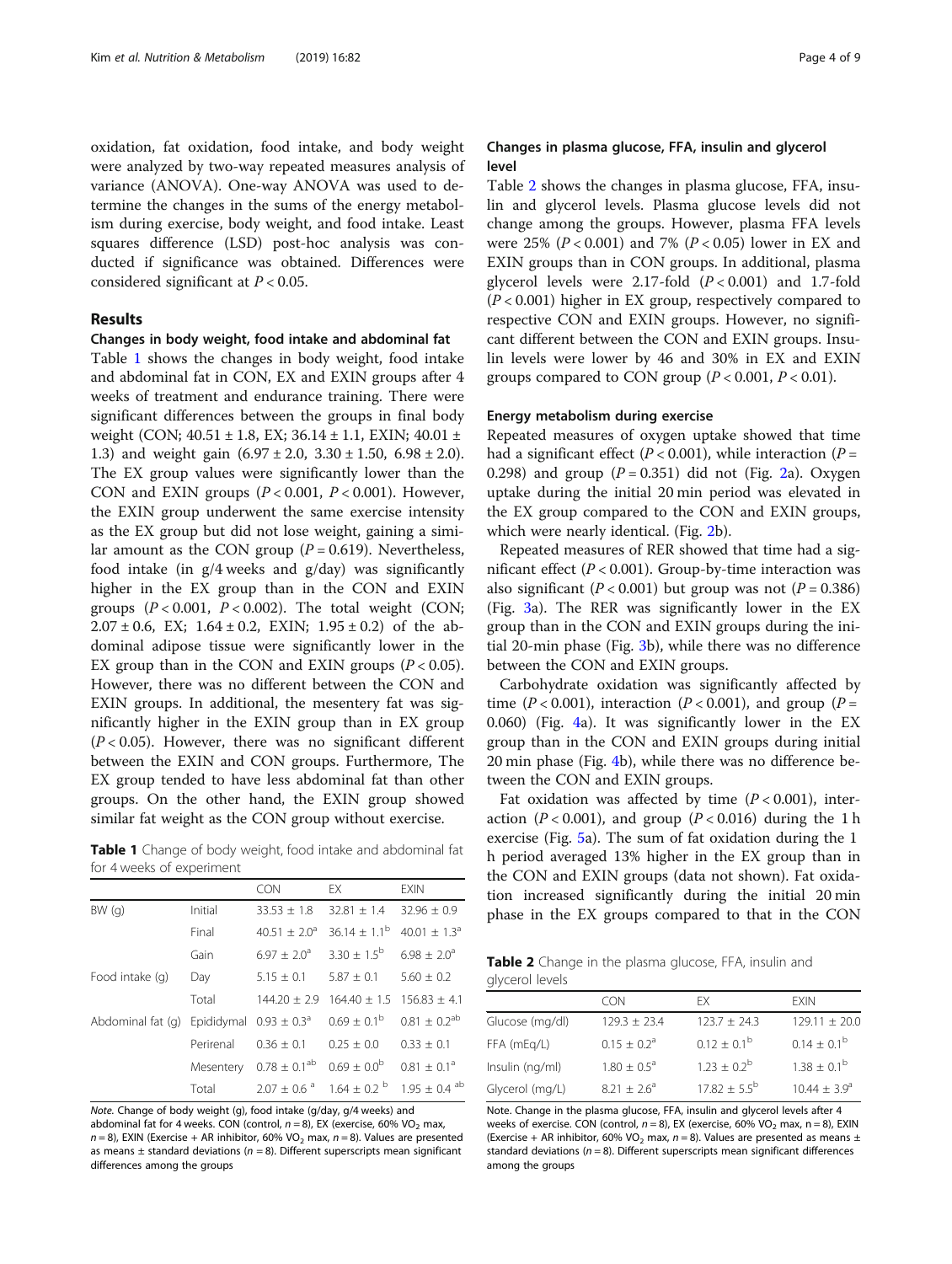<span id="page-4-0"></span>

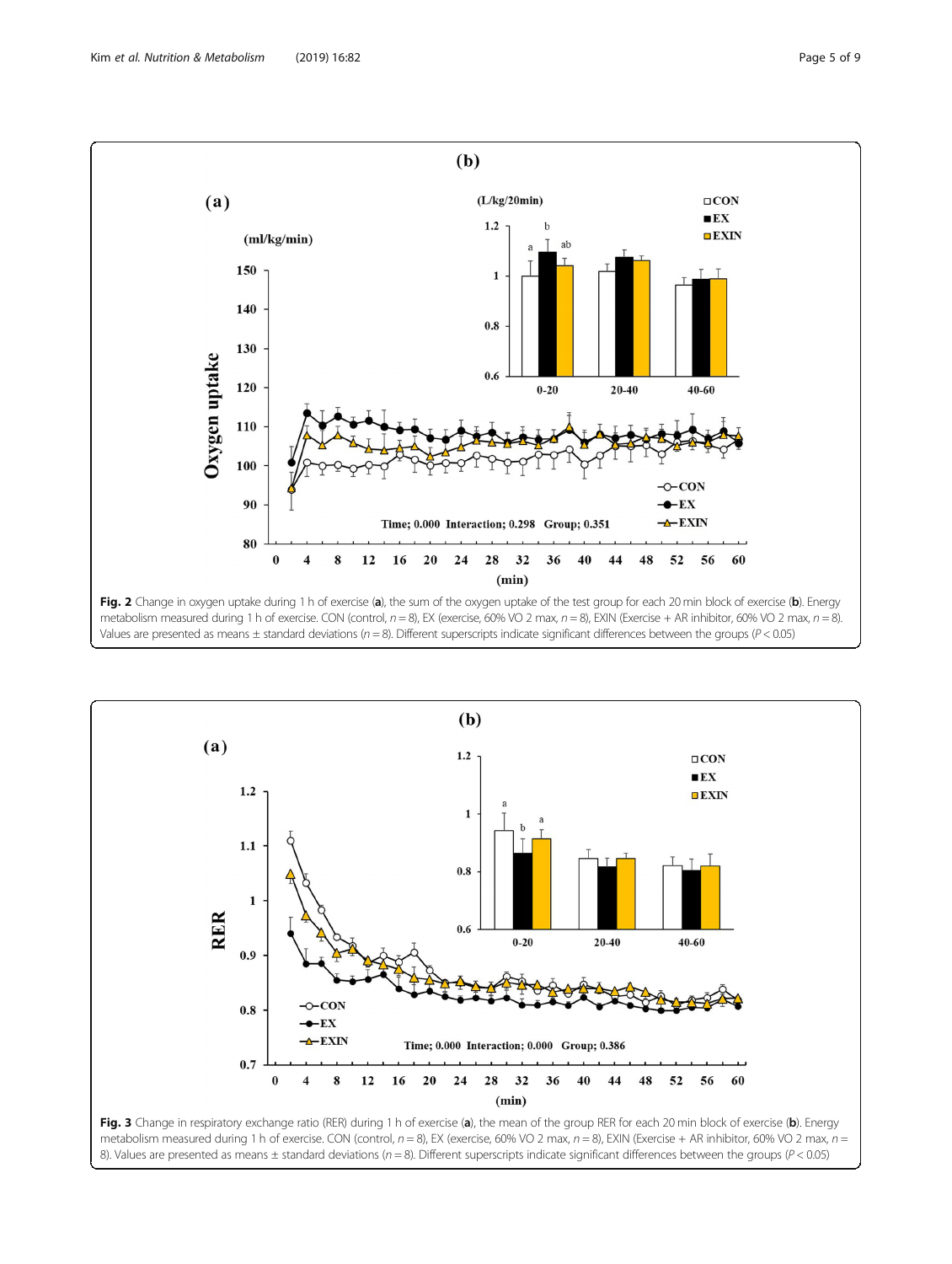<span id="page-5-0"></span>

and EXIN groups (Fig. [5b](#page-6-0))  $(P < 0.001, P < 0.003)$ . In addition, the EX group showed higher fat oxidation than the CON and EXIN groups after 40 min of exercise ( $P <$ 0.020,  $P < 0.041$ ). However, the EXIN group experienced the same intensity as the EX group but did not produce a high fat oxidation, like the CON group.

# Expression of FAT/CD36 and CPTІ in skeletal muscle

Western blot analysis was performed using protein obtained from the mouse skeletal muscle (soleus) samples. The FAT/CD36 protein level in the EX and EXIN groups was approximately double that of the CON group  $(P < 0.001)$  (Fig. [6](#page-6-0)a). The level of CPTI increased in the EX group compared to the CON group  $(P <$ 0.0125) (Fig. [6](#page-6-0)b). However, CPTI in the EXIN group was significantly lower than in the EX group  $(P < 0.0069)$ .

# **Discussion**

We demonstrated that a 4-week regimen of AR inhibitor treatment decreased oxygen uptake and fat oxidation relative to mice receiving placebo treatment during exercise in trained mice. On the protein expression level, we found that the AR inhibitor treatment decreased the expression of CPTІ in trained mice. Furthermore, the AR inhibitor treatment group (EXIN) showed significantly higher body weight, abdominal fat tissue weight (total fat and mesenteric fat) compared with the placebo treated exercise group. Our results suggest that the suppression of androgen hormone activity or lowering the sensitivity of AR can inhibit energy expenditure and fat oxidation by reducing CPTІ in skeletal muscle.

In this study, we observed that oxygen uptake tended to be elevated during the initial exercise phase in the EX group, higher than the CON and EXIN groups. Interestingly, the EXIN group, which exercised with the same intensity during the same period, experienced decreased oxygen uptake during exercise. The EXIN group experiencing AR blockage also showed a significant decrease in fat oxidation (12% lower than EX, data not shown) during the initial  $0-20$  min ( $P < 0.003$ ) and after 20-40 min  $(P < 0.041)$ . Furthermore, we found that body weight, abdominal fat (total and mesenteric fat) and plasma glycerol levels were significantly higher for the EXIN group compared to the EX group. Because both trained groups experienced elevated energy expenditure, the AR inhibited group may indicate lower energy efficiency and dependence on carbohydrate utilization during exercise. In additional, plasma insulin was found to be reduced in both in EX and EXIN groups due to exercise effects. However, FFA showed a significant decrease only in the EX group than in the CON group. This means that the triglycerides breakdown smoothly and FFA released into the blood is well used as energy source.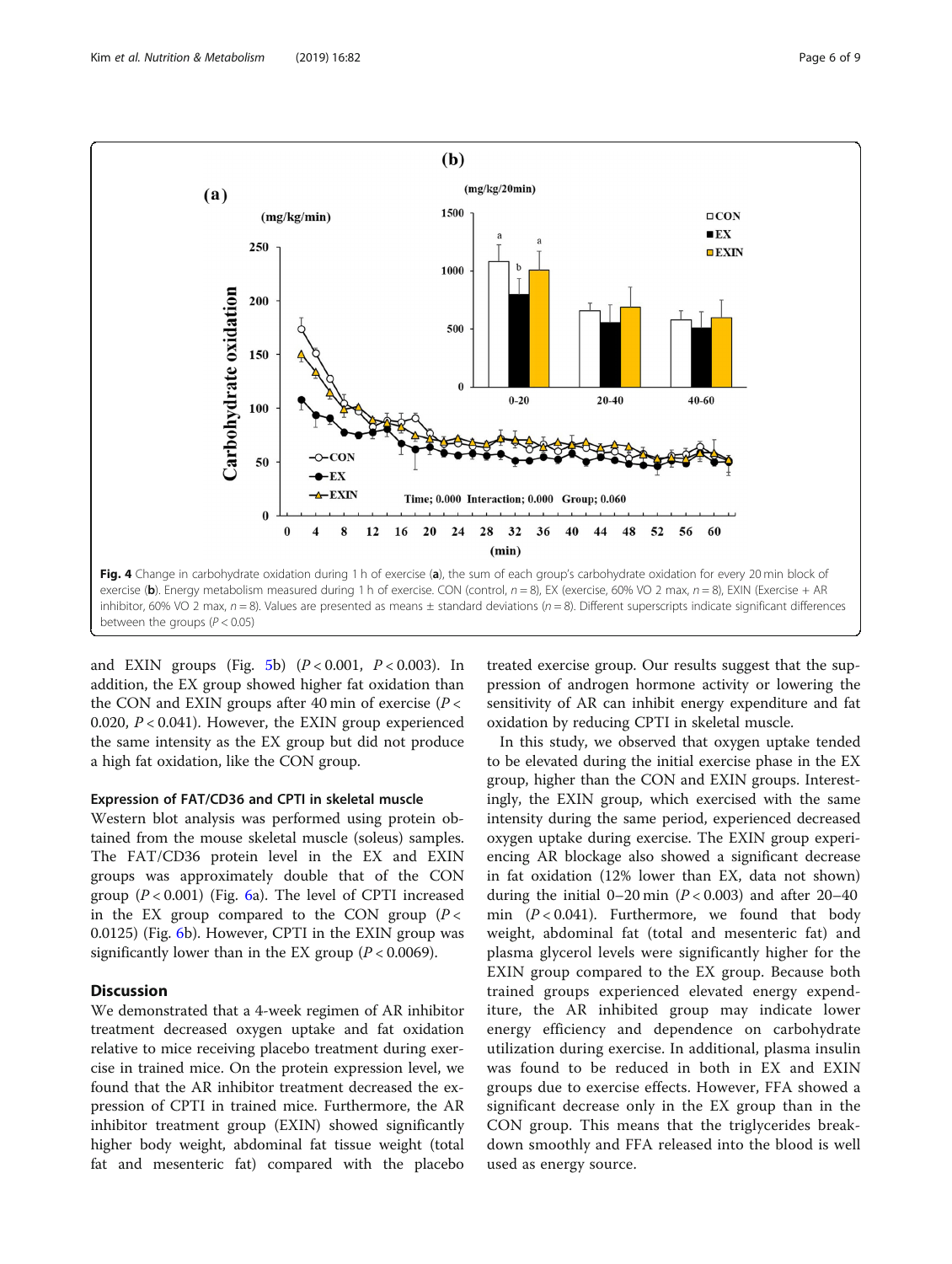<span id="page-6-0"></span>

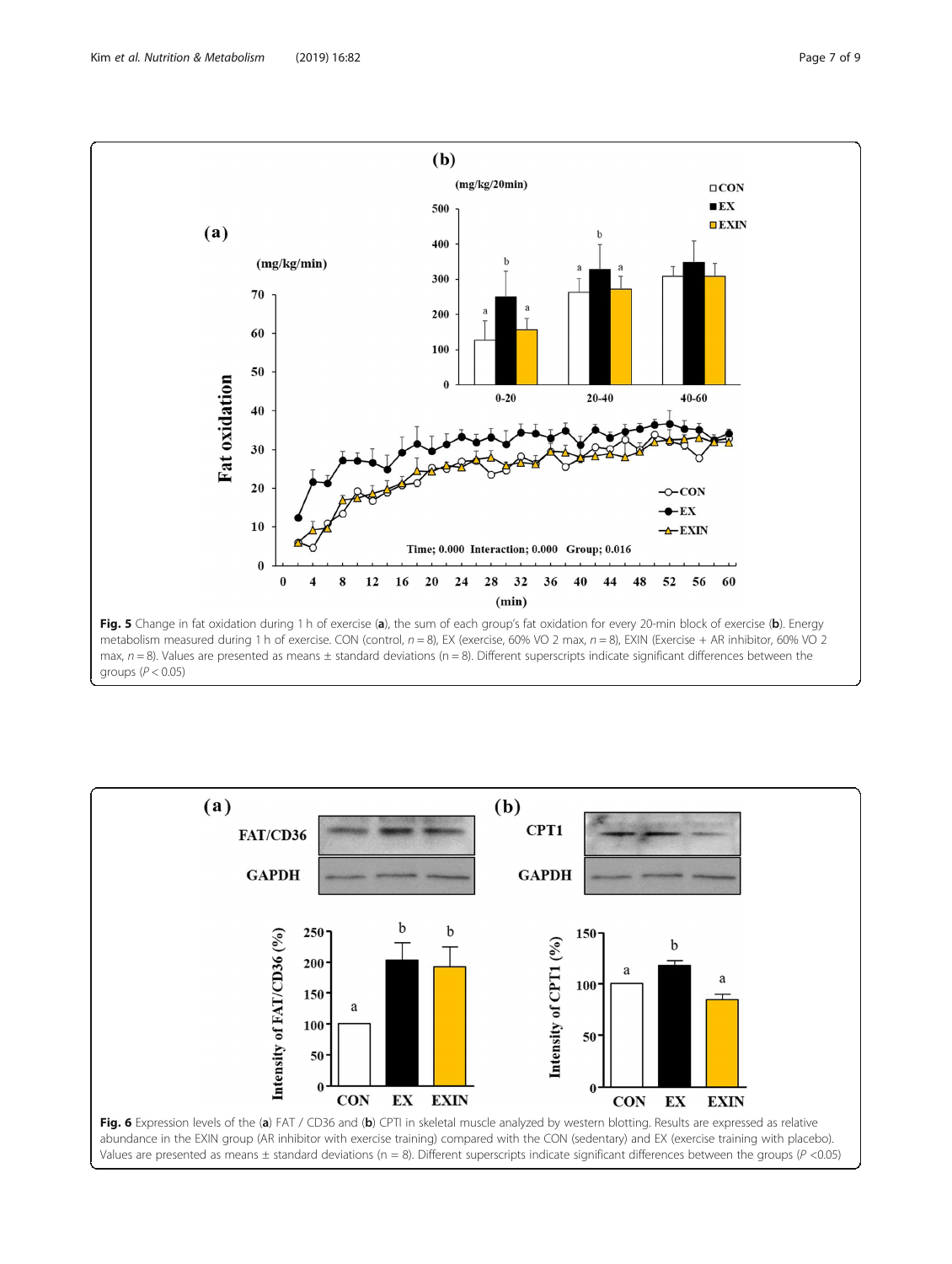In contrast, we previously reported that application of androgen hormone (dehydroepiandrosterone, DHEA) increased energy consumption during 30 min of moderate intensity treadmill exercise [\[11](#page-8-0)]. In addition, DHT inhibition groups showed approximately 5.8% lower area under the curve (AUC) of fat oxidation and higher AUC of carbohydrate oxidation. This study examines the long-term use of AR blockers to better mimic hormone depletion during the aging process. As in previous studies, the inhibition of fat oxidation was similar. This study clearly confirms that chronic blockage of androgen receptors reduces energy efficiency and inhibits fat oxidation.

In this study, the FAT/CD36 and CPTІ protein levels were significantly higher in the EX group than in the CON group  $(P < 0.001, P < 0.0125)$ . Continuous exercise has been reported to increase the expression of FAT / CD36 and CPTІ. These molecules transport fatty acids, mobilizing them for use as an energy source [[14,](#page-8-0) [19](#page-8-0)–[23](#page-8-0)]. In particular, FAT / CD36 transports fatty acids from the cell membrane to the cytoplasm and mitochondria, while CPTІ is present in the mitochondrial outer membrane and assists in translocation to the matrix [\[24](#page-8-0)]. The difference in CPTI expression in this study is very interesting. When ARs were inhibited, the expression of CPTI was significantly reduced  $(P < 0.0069)$ , while FAT/ CD36 expression did not decrease even if ARs is blocked. This pattern was less pronounced in the CON (non-exercise) group. In present study, AR inhibition has not affected the expression of FAT/CD36 while decreasing the expression of CPT1. This seems to be a gene that, unlike CPT1, is not affected by androgen hormones and is increased independently through exercise. Meanwhile, the decrease in CPT1 in our study seems to be due to the activation of Malonyl-CoA. Malonyl CoA is a potent inhibitor of carnitine palmitoyl transferase (CPT-1), an enzyme that controls fatty acids transport into the mitochondrion [\[25\]](#page-8-0) (Additional file 1).

According to a recently published review of ARs, androgens bound to the ARs to stimulate the transcription of enzymes required for de novo lipogenesis and receptors that mediate the uptake of fatty acids released by lipolysis from the circulation and adipocytes [[26](#page-8-0)]. Previous study that ARKO (androgen receptor knock out) mice were euphagic compared to the wild-type male controls, but also less dynamic and less oxygen consuming. Also, ARKO mice indicated that thermogenetic uncoupling protein 1 (UCP1) was lower than in wildtype group [[27\]](#page-8-0).

It was recently reported that androgen hormone treatment increased acyl-coenzyme A dehydrogenase long chain and hormone sensitive lipase [\[28](#page-8-0)]. Androgen treatment also stimulated fatty acid and triacylglycerol production, lipolysis, and cell shape reorganization [\[29](#page-8-0)]. In parallel, androgen hormone production increased with increasing endurance exercise capacity [\[30](#page-8-0)].

However, the effect of chronic AR inhibition with exercise training on LCFA transport proteins has not been elucidated, and its effect on whole body energy consumption and energy substrate composition is not yet known.

There are some limitations to our research. First, there is no group that only blocks AR. However, our study aimed at the effects of during exercise on fat metabolism and fat transport protein after blocking AR. Second, we did not measure the other gene expression related to fat metabolism. However, we confirmed that ARs blocking decreased CPT1 protein expression in the skeletal muscle and, therefore, we believe that the effect of ARs blocking on RER during exercise was due to the decrease fat utilization. In addition, many studies have reported that FAT / CD36 and CPT1 play a pivotal role in fatty acids transport and are highly correlated with whole body fat oxidation. Third, we know that all chemical inhibitors are not specific, so we think that can not rule out the metabolic changes caused by other effects of inhibitors. It is also believed that additional studies will be needed to clarify the effectiveness of the inhibitor. In future investigations, it would be necessary to elucidate the effects of AR inhibition on the resting metabolism and a clear mechanism of fatty acids transport proteins.

# Conclusions

We observed that chronic treatment of mice with AR inhibitor while exercise training reduced whole-body fat utilization and energy efficiency in male mice. Furthermore, AR blockade inhibited CPTІ production in skeletal muscle. Our results suggest that a can decrease in androgen concentration or androgen receptor sensitivity affects exercise capacity by downregulating CPTІ. Reduction of CPTI results in inhibition of fat oxidation and reduced energy efficiency by depriving skeletal muscle mitochondria of LCFA energy sources.

# Supplementary information

Supplementary information accompanies this paper at [https://doi.org/10.](https://doi.org/10.1186/s12986-019-0406-z) [1186/s12986-019-0406-z](https://doi.org/10.1186/s12986-019-0406-z).

Additional file 1: Figure S1. Expression levels of the FATP and FABP in skeletal muscle analyzed by western blotting. Results are expressed as relative abundance in the EXIN group (AR inhibitor with exercise training) compared with the CON (sedentary) and EX (exercise training with placebo). Values are presented as means  $+$  standard deviations ( $n = 8$ ).

#### Abbreviations

AR: Androgen receptors; AUC: Area under the curve; BAT: Brown adipose tissues; CPTI: Carnitine palmitoyltransferase I; DHEA: Dehydroepiandrosterone; FAT/CD36: Fatty acid translocase/cluster of differentiation 36; FFA: free fatty acids; LCFA: Long-chain fatty acid; RER: respiratory exchange ratio